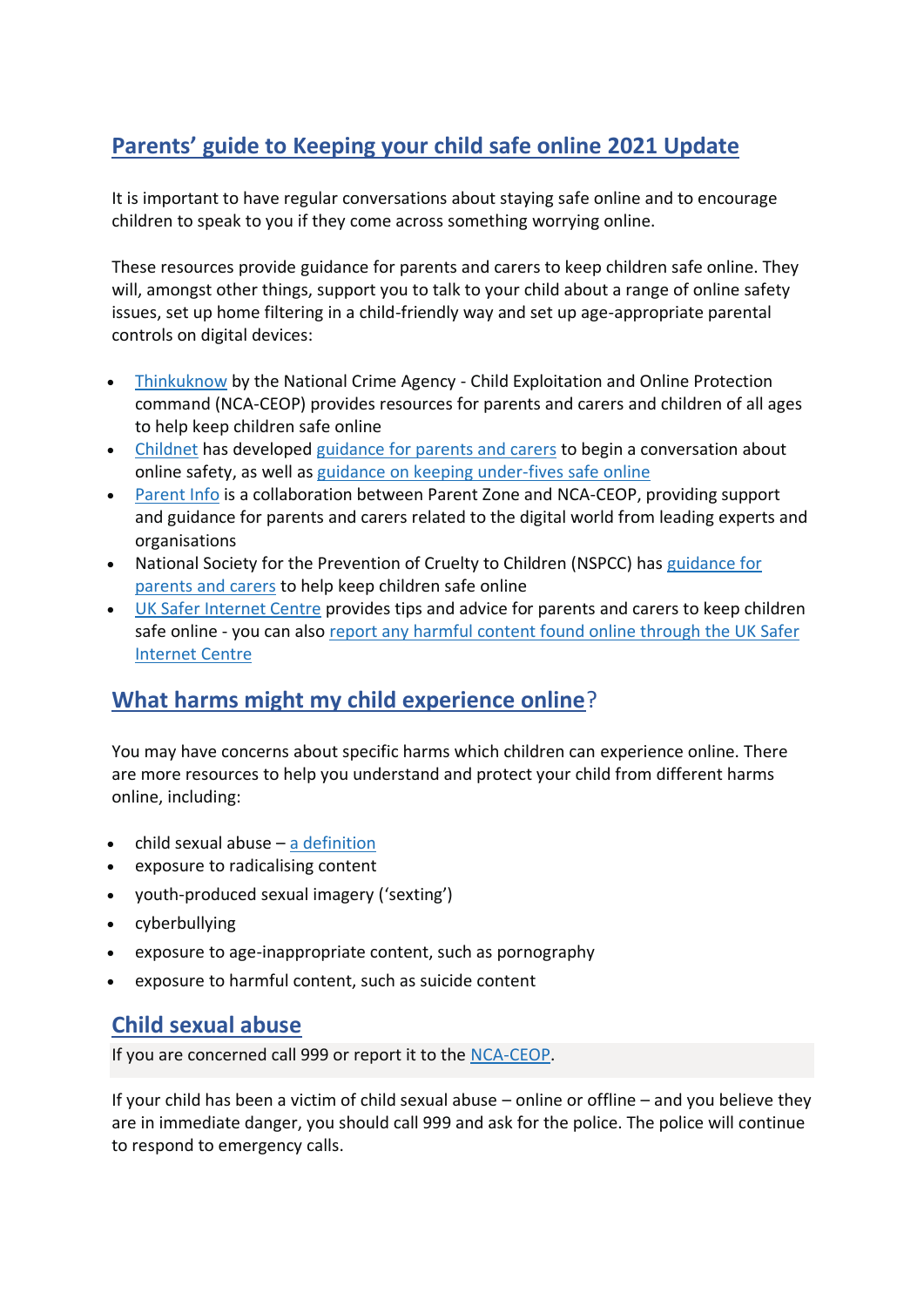If you are concerned that your child has been a victim of online sexual abuse or you are worried about the way someone has been communicating with your child online, you can report it to [NCA-CEOP.](https://www.ceop.police.uk/ceop-reporting/)

These resources provide information and support for parents and carers on what to do if you're worried about child sexual abuse:

- you can contact the NSPCC [helpline](https://www.nspcc.org.uk/keeping-children-safe/our-services/nspcc-helpline/) (0808 800 5000) for support and advice if you have concerns about your own or another child's safety. The [Together,](https://tacklechildabuse.campaign.gov.uk/) we can tackle child abuse [campaign](https://tacklechildabuse.campaign.gov.uk/) also provides information on the signs of child abuse and neglect
- [Thinkuknow](https://www.thinkuknow.co.uk/parents/Support-tools/home-activity-worksheets/) by NCA-CEOP has developed activities to support your child's safe use of the internet and the Lucy Faithfull Foundation's [Parents](https://www.parentsprotect.co.uk/) Protect website also provides advice on how to help protect children from child sexual abuse
- if you see sexual images or videos of someone under 18 online, report it anonymously to the Internet Watch [Foundation](https://report.iwf.org.uk/en) who can work to remove them from the web and help to identify victims and survivors
- you can contact Stop It [Now!](https://www.stopitnow.org.uk/) for information and advice if you have concerns about someone's behaviour, including children who may be displaying concerning sexual behaviour
- you can contact The Marie Collins Foundation [help@mariecollinsfoundation.org.uk](mailto:help@mariecollinsfoundation.org.uk) for support, including advice and individual counselling, for your child if they have been subjected to online sexual abuse - support is also offered to parents and carers

### **Radicalising content**

If you are concerned that any family member, friend or loved one is being radicalised, you can call the police or 101 to get advice or make a Prevent referral, so that they can get safeguarding support. Support is tailored to the individual's needs and works in a similar way to safeguarding processes designed to protect people from gangs, drug abuse and physical and sexual exploitation. Receiving support through Prevent is voluntary, confidential and not any form of criminal sanction. If you need further help, you can also contact your local authority safeguarding team.

Educate Against Hate [Parents'](https://educateagainsthate.com/parents/) Hub provides resources and government advice for parents and carers on keeping young people safe from extremism, including online.

Let's Talk [About](https://www.ltai.info/staying-safe-online/) It provides support for parents and carers to keep children safe from online radicalisation.

Any member of the public can report [terrorist](https://www.gov.uk/report-terrorism) content they find online through the GOV.UK [referral](https://www.gov.uk/report-terrorism) tool. More information about what to report and what happens when you make a report can be found on the Action Counters Terrorism [campaign.](https://act.campaign.gov.uk/)

# **'Sexting' (youth-produced sexual imagery)**

If you are worried about your child sending nude images or videos (sometimes referred to as 'youth-produced sexual imagery'or sexting), [NSPCC](https://www.nspcc.org.uk/keeping-children-safe/online-safety/sexting-sending-nudes/) provides advice to help you understand the risks and support your child.

If your child has shared nude images, [Thinkuknow](https://www.thinkuknow.co.uk/) by NCA-CEOP provides advice on talking to your child and where to get help.